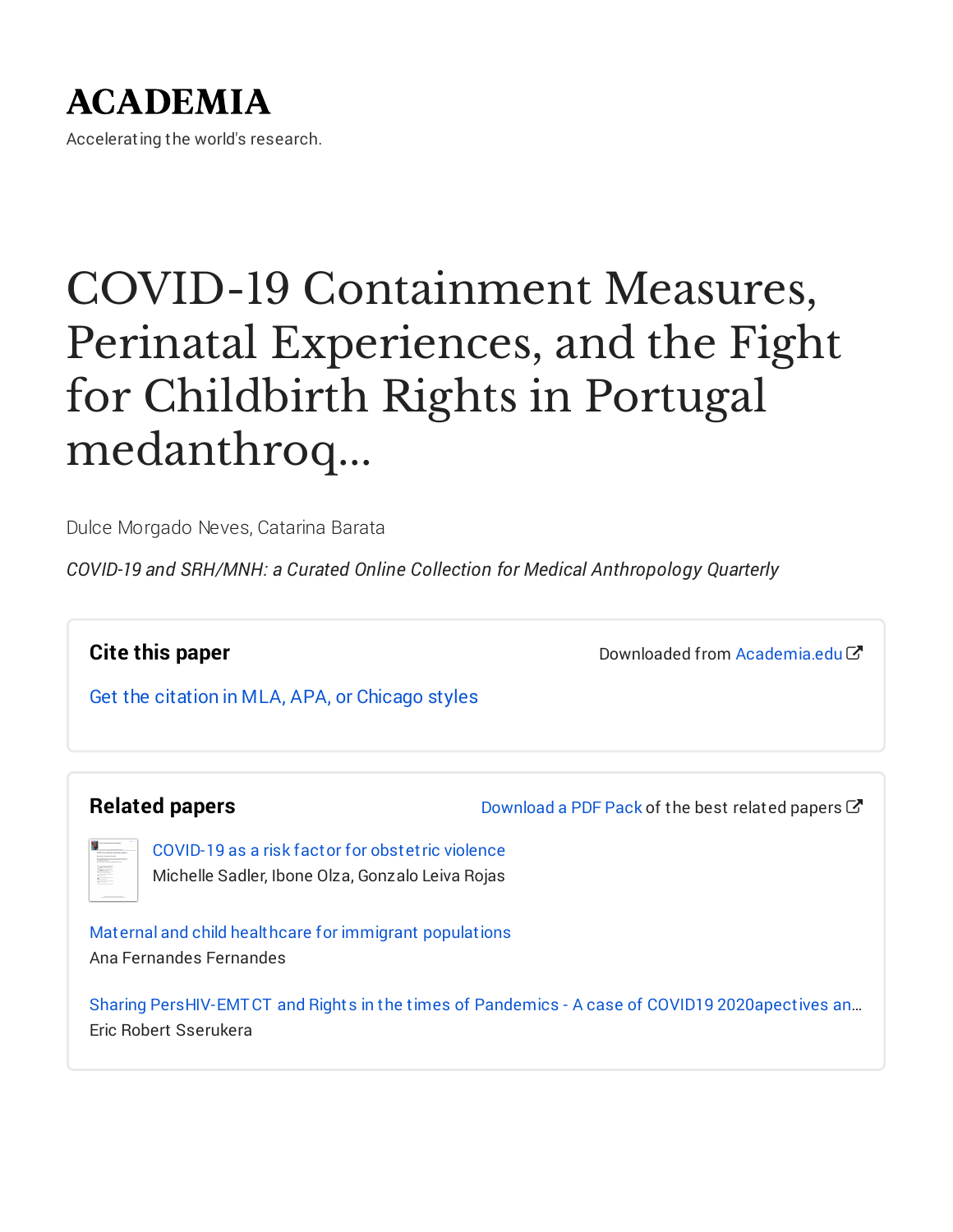### **COVID-19 Containment Measures, Perinatal Experiences, and the Fight for Childbirth Rights in Portugal**

**medanthroquarterly.org**/2020/08/11/covid-19-containment-measures-perinatal-experiences-and-the-fight-forchildbirth-rights-in-portugal/

# **Medical Anthropology Quarterly**

International Journal for the Analysis of Health | Published by the Society for Medical Anthropology

By Catarina Barata, Dulce Morgado Neves and Mário JDS Santos

In Portugal, as in many other countries, the COVID-19 pandemic exposed the highly medicalized, interventionist, and disrespectful manner in which facility-based births were happening before the outbreak. In line with nationwide containment measures adopted to prevent the spread of the disease – particularly within healthcare institutions – several measures and procedures were readily implemented in maternal and newborn care. These measures focused exclusively on controlling and minimizing risk of contagion at all costs, to the detriment of evidence-based, adequate quality obstetric care. For example, in its first guideline on pregnancy, childbirth, and COVID-19, the governmental Directorate-General of Health (*Direção Geral da Saúde –* DGS) recommended against contact between mother and child, breastfeeding, and the presence of a birth companion to women who tested positive for the disease. However disproportionate and lacking in scientific support, these measures were not only widely implemented, but most institutions applied even stricter internal policies regardless of a patient's COVID-19 status.

After the implementation of these measures, which directly impacted women's perinatal experiences and those of their families, self-organized groups of citizens joined civil society organizations in voicing concerns over the multiple limitations on women's rights in obstetric care services, such as birth companion prohibition, as well as in devising strategies to demand the reinstatement of those rights. As social scientists and childbirth rights activists, we witnessed with concern the increasing discomfort among pregnant women, families and practicing doulas, made visible through their testimonies and cries for help both on birth-related pages on social media and the multiple communication channels of the NGO we collaborate with, the Portuguese Association for Women's Rights in Pregnancy and Childbirth – APDMGP. This article draws on information that circulated in the milieu of childbirth activism during the pandemic.

In Portugal, the publicly financed National Health Service (*Serviço Nacional de Saúde –* SNS) provides the bulk of care, and only a minority of the population can afford private services. As healthcare resources in general were directed to the pandemic response, the services in both state-owned and private sectors were reorganized into COVID-19 services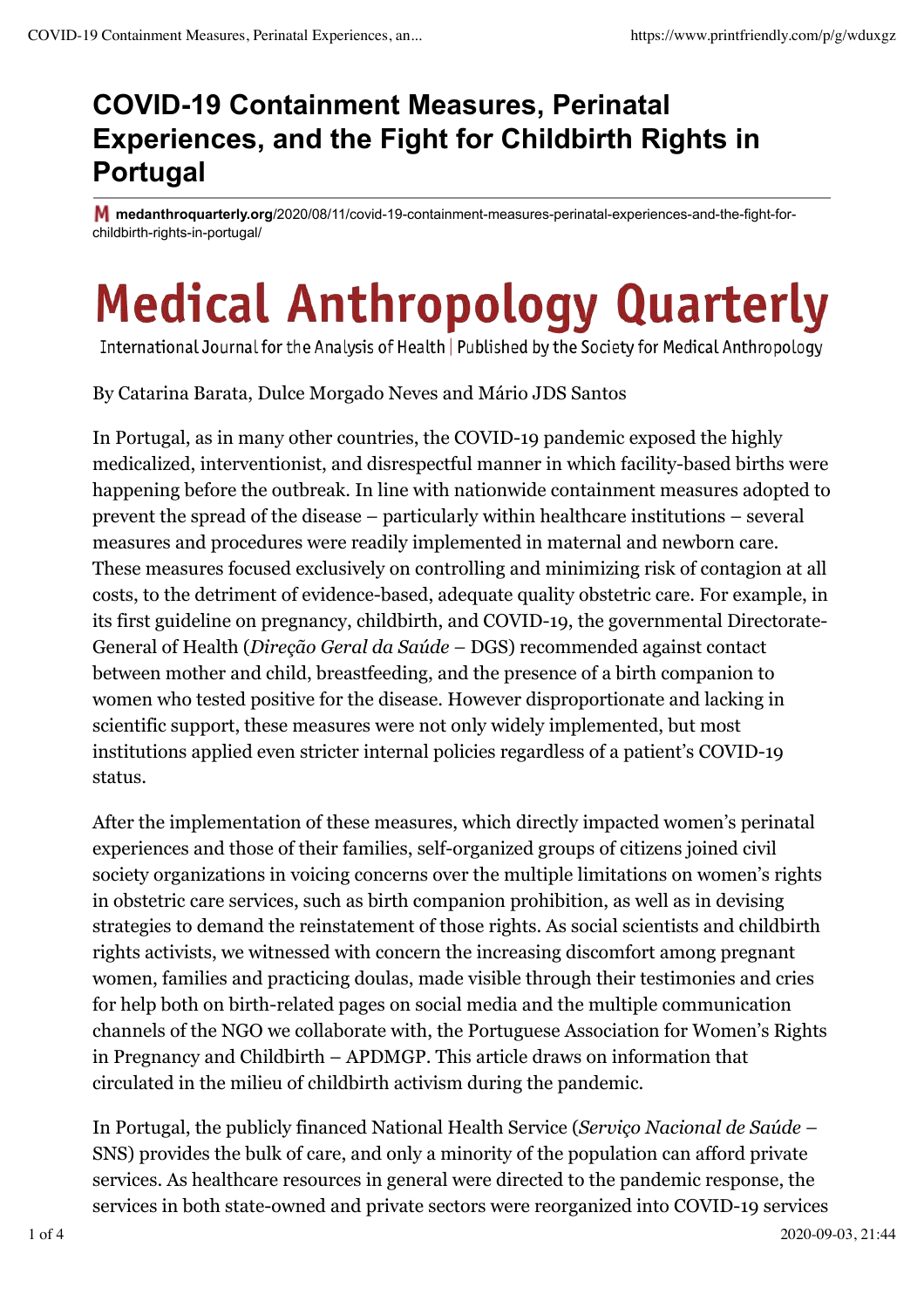and COVID-19 free services, implying the physical reallocation of services and the cancelation of routine and non-urgent diagnostic and treatment procedures in all medical specialties. Prenatal care of low-risk pregnancies is provided by family doctors and nurses at primary care centers in the public sector and by OB-GYNs in the private sector. Highrisk pregnancies are referred to the hospital and supervised by an OB-GYN in the public sector. Diagnostic procedures take place at the hospital or at private clinics, paid by the state or insurance companies.

In the attempt to reduce women's visits to health facilities, DGS advised physicians to resort to teleconsultations whenever possible. Portuguese women reported having prenatal appointments, routine exams and ultrasounds cancelled, including those considered essential to optimal prenatal care. In the beginning of the pandemic, health professionals denounced lack of access to appropriate personal protective equipment (PPE), which possibly also motivated their cancelation of appointments and conditioned the quality of interactions between patients and carers.

The most widely voiced complaint by women in Facebook groups and through activist organizations was the overall suspension of the right to a companion of choice. Companions ceased to be allowed at prenatal appointments, during labor and birth, and postpartum, regardless of their or their partner's COVID-19 diagnosis. This meant that women had to go through all these perinatal experiences on their own. The other parent, family members, or friends were prevented from being directly involved. Women had to endure their hospital stay alone, despite the availability of PPE, overruling the World Health Organization's recommendations. In cases of complications during pregnancy or after birth, the hospital stay could last for several days or weeks.

Moreover, many women reported being coerced into labor inductions. Healthy pregnant women with no clinical complications were routinely tested for COVID-19 at around 39 weeks of gestation. In most hospitals, if a woman tested negative, she would be strongly advised to have an induction of labor in the following days. This led to an increase of routine labor inductions without clinical reason. On the other hand, some hospitals imposed C-sections on women who tested positive, ostensibly to protect staff. Altogether, this has led to a rise in the number of caesarean sections before the onset of labor.

Women who tested positive were also prevented from skin-to-skin contact with their newborns and from breastfeeding while in the hospital. Test results might take up to 24 hours, and women who were tested upon admittance for labor but delivered before the result was known were generally not allowed to have direct contact with their newborn. In fact, women have reported discriminatory attitudes by health personnel in face of the slightest suspicion they might be COVID-19 positive.

These limitations reconfigured the perceived risk associated with hospital birth, and many families chose a home birth to escape the constraints imposed by health institutions. These were women who would otherwise not have considered giving birth at home. Homebirth in Portugal is only available as part of the private provision of care,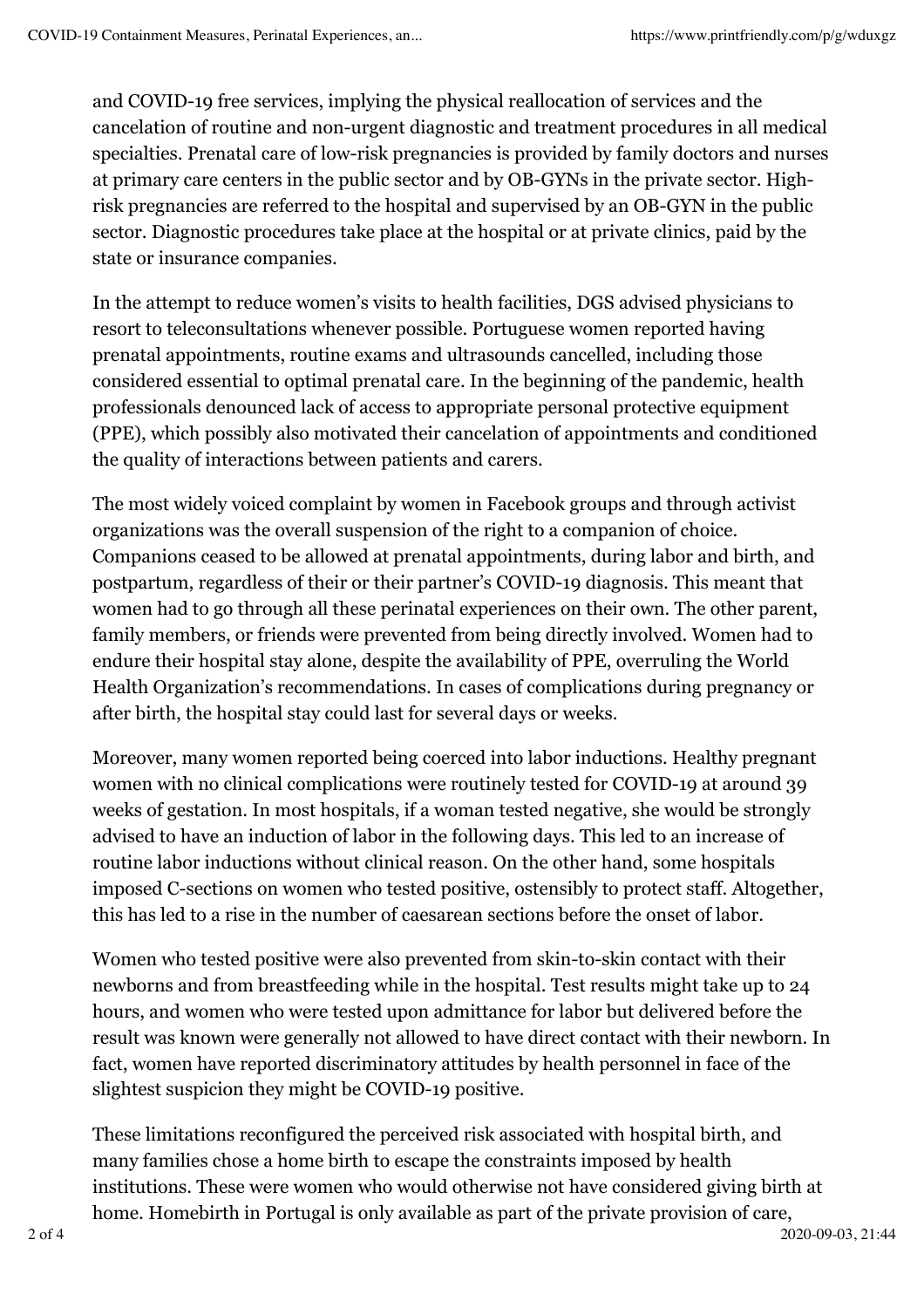paid out-of-pocket, and it is thus something that only a minority can afford, yet many women had difficulties finding midwives to assist them, as demand suddenly surpassed supply. In most cases, this meant resigning to a hospital birth under these hostile conditions. In some rare but meaningful cases, women decided for a planned, unassisted home birth.

Literature suggests that the most distinctive characteristic of childbirth activism is the mobilization of evidence-based, scientific arguments in activist campaigns. And in fact, in Portugal, childbirth organizations and users' groups reacted to the COVID-19 pandemic management in the maternity care system by seeking to disseminate international guidelines and evidence that contradicted the highly restrictive measures adopted by national authorities.

In addition to providing direct support to women, the Portuguese Association for Women's Rights in Pregnancy and Childbirth played an active role in contesting the measures adopted at facilities, by issuing statements, establishing direct contacts with regulatory institutions and hospitals, and reporting disrespectful care through the media. The association confronted the position of the Directorate-General of Health (DGS) with the WHO recommendations, sent letters to health facilities questioning when they would revise their policies regarding the presence of companions, and issued a complaint to the Health Regulatory Entity (*Entidade Reguladora da Saúde –* ERS). The feminist organization "A Coletiva" issued a document analyzing how the implemented measures violated personal rights consecrated in the Portuguese constitution. That information served as the basis for a successful visual campaign disseminated through social media. Also, in a more peer-to-peer approach, self-organized communities of women shared experiences, information, and contestation tools on Facebook and other social media. They debated strategies to empower women in their relationship with health institutions, in efforts to try to ensure the most positive birth experience possible despite the restrictions imposed by the response to the pandemic.

These actions had led to changes, albeit limited ones. Activists' demands for the reinstatement of women's rights in obstetric care services contributed to slight (but important) reviews of DGS' guidelines about maternal and neonatal assistance. The Health Regulatory Entity officially urged health institutions to comply with the law. Some hospitals began to allow the presence of one birth companion, although with restrictions. Far from being widespread, these improvements depend on restrictive protocols defined by the health institutions, presuppose COVID-19 negative testing and in some institutions only allow companion presence during birth and/or immediately after birth.

Looking beyond the need to adapt the response of maternal health services to the pandemic, it becomes clear how the implemented measures mainly acted as a magnifying lens for the prevalence of disrespectful and non-evidence-based care in health institutions. Under the guise of preventive measures, health institutions invested in already existing practices that tend to objectify women and to limit their capabilities and agency in childbirth. The mindset that pervades obstetric care in Portugal – as in other  $3 \text{ of } 4$  2020-09-03, 21:44